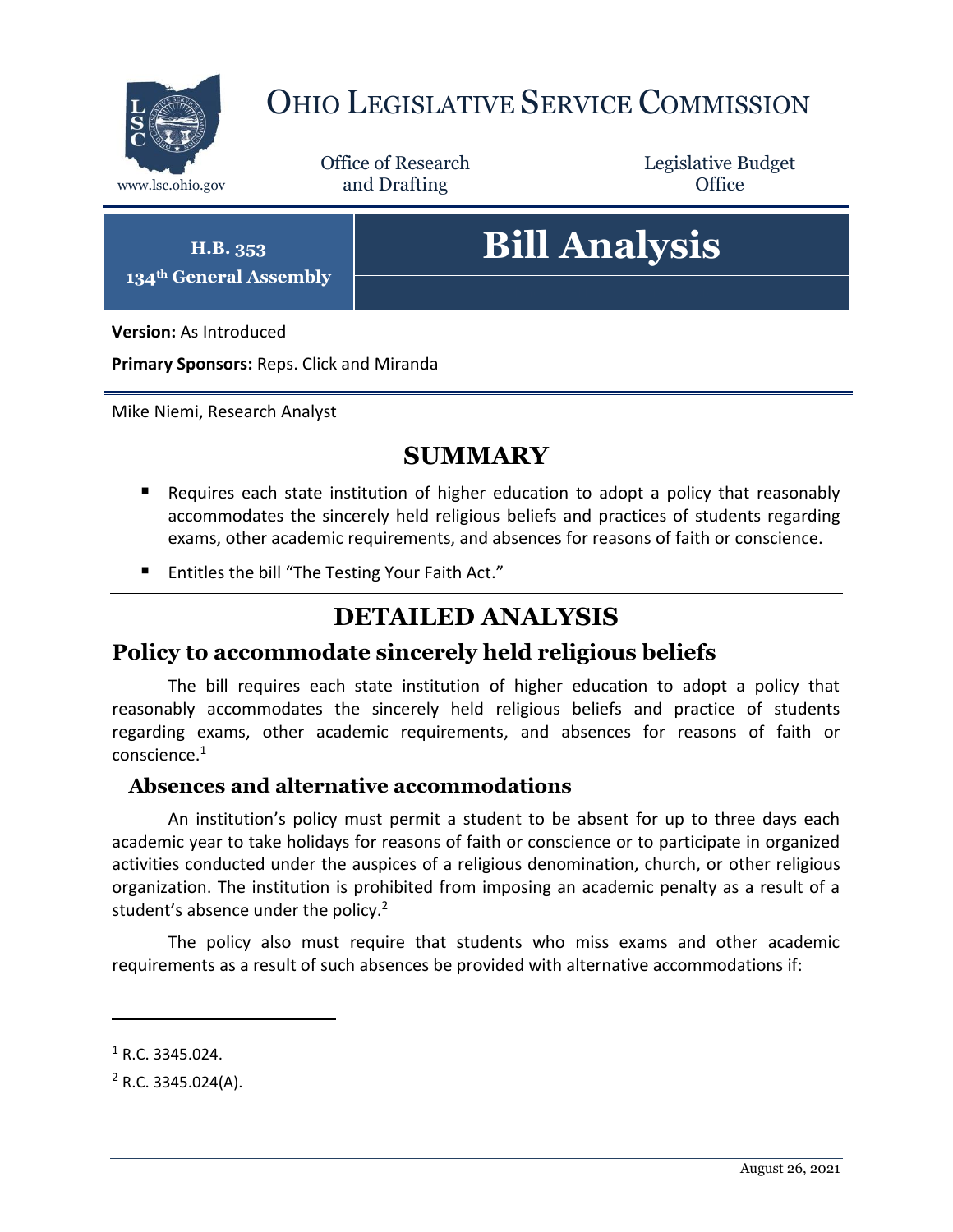- 1. The student's sincerely held religious belief or practice severely affects the student's ability to take an exam or meet an academic requirement; and
- 2. Within 14 days after the first day of instruction in a course, the student provides the instructor with written notice of the specific dates for which the student requests alternative accommodations.<sup>3</sup>

#### **Instructor responsibilities**

Under the bill, an instructor must accept without question the sincerity of a student's religious belief and keep requests for alternative accommodations confidential. An instructor also must schedule a time and date for an alternative exam, which may be before or after the time and date the exam or other academic requirement was originally scheduled. The bill states that the instructor must schedule the alternative exam without prejudicial effect.<sup>4</sup>

In addition, the policy must require instructors to include in each course syllabus a statement regarding the state institution's policy. That statement must include a description of the general procedure for requesting accommodations and contact information for an individual whom a student may contact for more information about the policy.<sup>5</sup>

#### **Requirement to post policy on website**

An institution must post in a prominent location on its website:

- 1. A copy of the policy, including the contact information of an individual who can provide further information about it; and
- 2. A nonexhaustive list of major religious holidays or festivals for the next two academic years developed by the Chancellor of Higher Education. The Chancellor must provide each institution with that list at the beginning of each academic year.<sup>6</sup>

#### **Grievance procedure**

The bill requires an institution's policy to include a procedure under which a student may notify the institution of any grievance regarding the policy's implementation.<sup>7</sup>

 $5$  R.C. 3345.024(D).

 $\overline{a}$ 

 $3$  R.C. 3345.024(B)(1).

 $4$  R.C. 3345.024(B)(2).

 $6$  R.C. 3345.024(C).

 $7$  R.C. 3345.024(E).